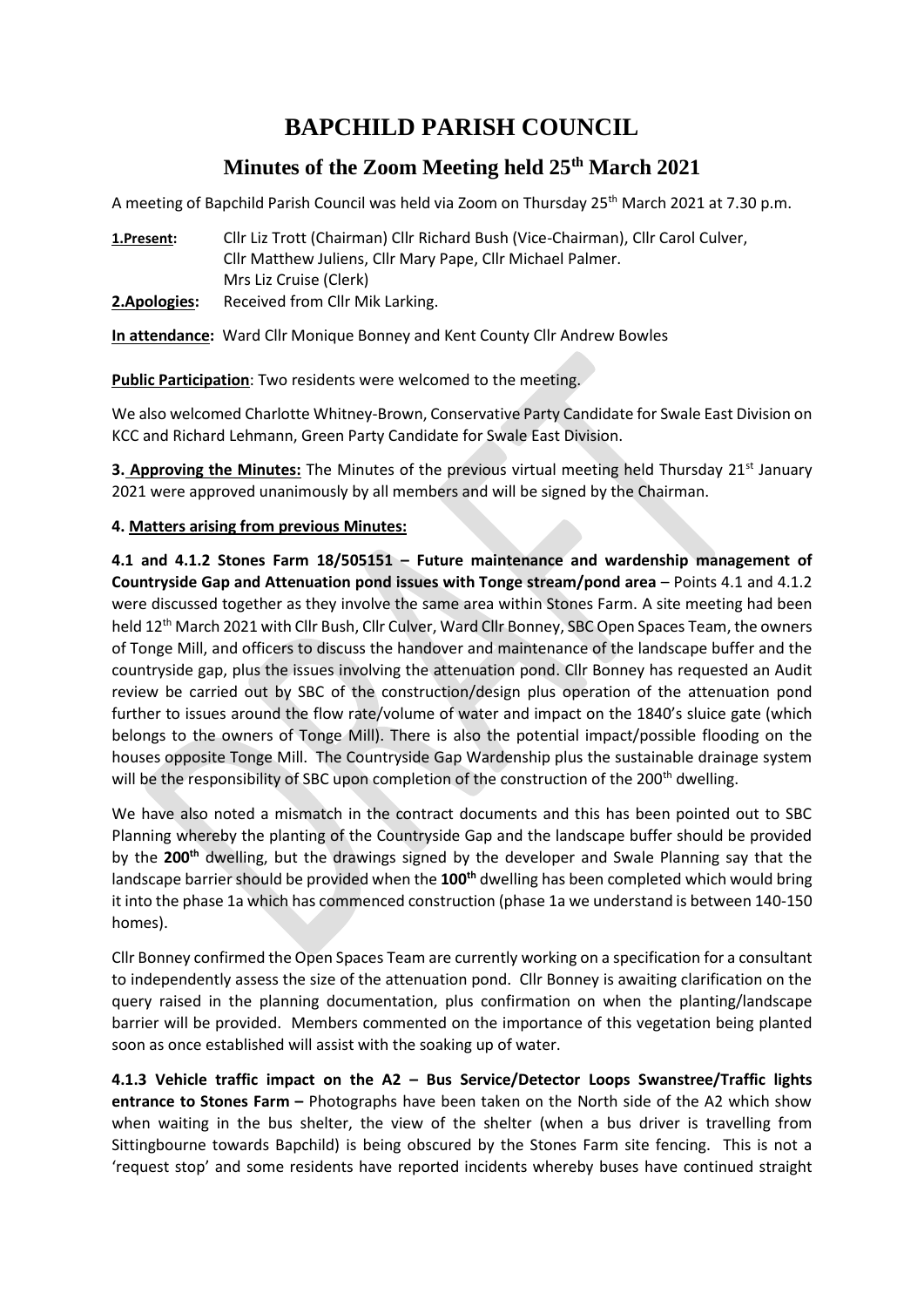through the village. We have been in contact with Mike Knowles (SBC) who is going to take this issue up with KCC Highways to see if the hoarding line can be altered to give both passengers and drivers a view of the bus stop.

Cllr Culver also reported traffic visibility issues for pedestrians when crossing the A2 from the Fruit Stall using the islands which could be partly due to the positioning of the site hoarding. Cllr Bush suggested photographic evidence be provided which could be incorporated into the reporting of the bus issues. Cllr Culver to take photographs.

Cllr Bush also reported site visibility issues when driving at dusk from Sittingbourne towards the new road layout as you are drawn towards the new parking area at Fox Hill, and it could possibly need a chevron to indicate the bend in the road/change in road layout. The Clerk reported a resident has also reported this as an issue. Also reported was an issue with delivery drivers parking and blocking the residents parking bays (Fox Hill) and driving over the new grassed area. Jamie Hare (KCC Highways) has confirmed with Cllr Bush that the contractor will be installing bollards – installation date unknown.

We have also raised concerns again about the installation date for the traffic detector loops being provided at Swanstree Avenue as this needs to be completed prior to occupation of the first dwelling at Stones Farm. This is a condition of the planning approval and we are already experiencing traffic build up along the A2 and through the village. At 8.30 am the line of traffic includes the whole length of Bapchild as far as the Cricket Ground. This will impact on air quality, particularly those residents living in the narrowest part of the village (The Street). We also received a report the traffic lights at the Stones Farm new junction went live today.

A resident has also enquired about the parking of vehicles during construction of Stones Farm – that planning condition has been discharged. Cllr Bush confirmed Paul Gregory (SBC Planning Officer) has sent through a drawing of where the site parking should be and as a further condition of planning on such a large site all parking should be on site so as not to impact on the roads around the village. We have advised residents of Fox Hill of where to report any issues they might have. The newly displayed signs confirm Chartway will be building the first phase.

A discussion was held around the provision of the new bus shelter on the South side of the A2 (next to the Fruit Stall). The existing one is on private land leased to Bapchild Parish Council but Chartway will not provide a replacement due to it not being a planning condition. The layout drawing for the new layby/bus stop area shows a new shelter being provided. This is ongoing and Cllr Bonney has enquired about this further with Mike Knowles (SBC). Cllr Bush enquired whether some of the commuted sums within the S106 Agreement could possibly be used for this.

**4.1.4 Fox Hill Landscaping cul-de-sac area, parking spaces, bus stop, lighting column and light barrier test (resident issues) –** Cllr Bush explained the Parish Council wish to have the landscaping uniformly maintained both sides of the A2 and raised the query what planting is going to be put there and can it be maintained properly? Cllr Bonney confirmed the landscaping level is still being discussed. Members enquired whether Cllr Bowles could request an increase in the landscaping maintenance, but Cllr Bowles responded as there is a County-wide regime getting an exception for one small part cannot be guaranteed. Cllr Bowles commented this should have been picked up when the original planning application went in.

Due to a connectivity issue reported by Cllr Liz Trott (Chair) and a Fox Hill resident, Cllr Richard Bush (Vice-Chairman) presided as Chair for this section of the meeting, and everyone gave permission for matters concerning the lighting column plus light barrier issues to be recorded. The issues with connectivity quickly resolved, enabling matters to be discussed directly and recording was therefore discontinued.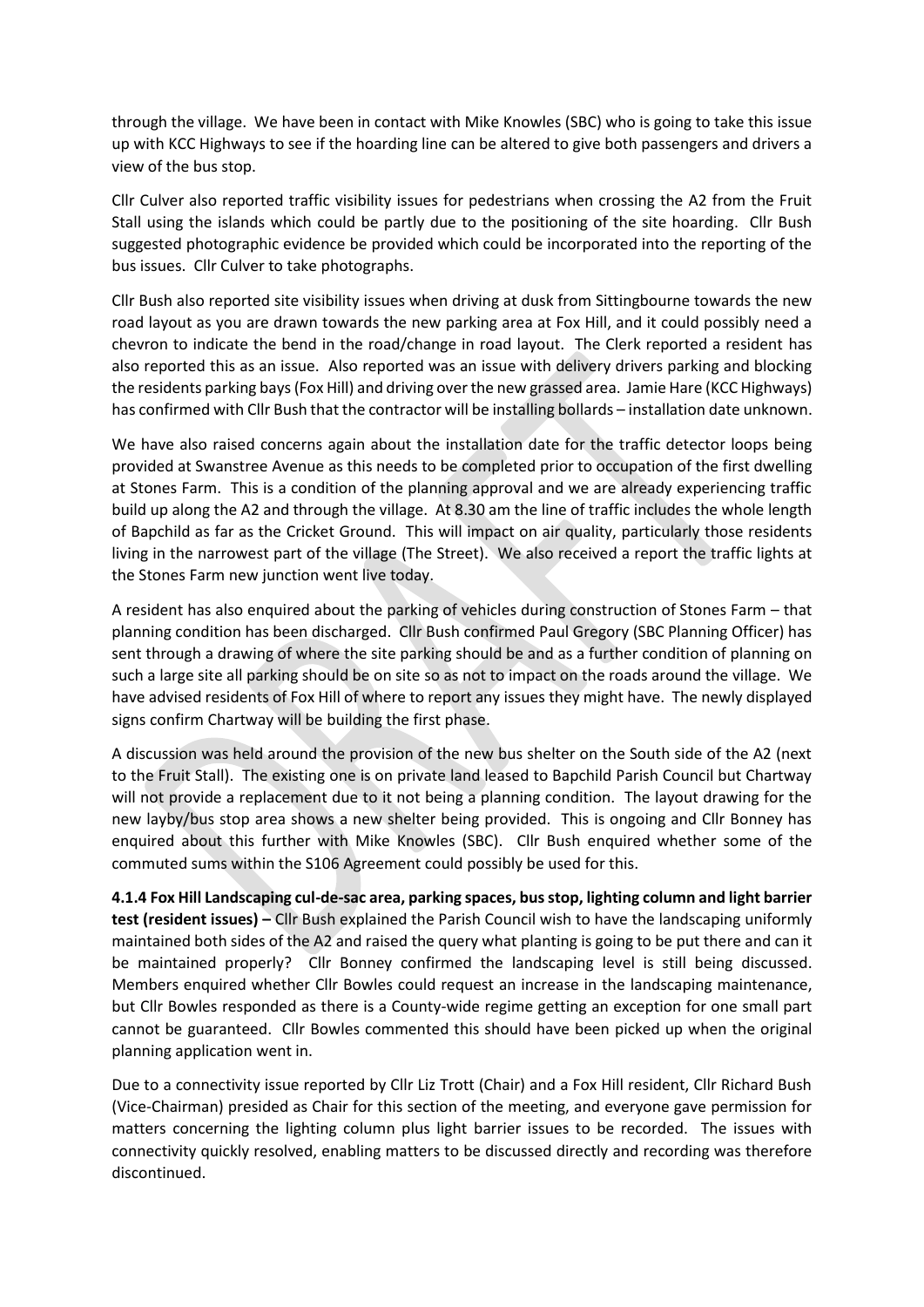We received a specific request from a Fox Hill resident about the light barrier test (part of a previous discussion between Cllr Bonney and Cllr Valentine). The light barrier test was to check if lights leaving Stones Farm junction would shine directly into the Fox Hill properties opposite plus concerns over a lighting column being sited in the wrong position directly outside her property. The resident concerned has requested a site visit from KCC Highways, UKPN, Contractor, which has not taken place.

Cllr Bowles read out a letter he had received from Jamie Hare KCC Highways, on the subject of a further site meeting - quote "I really don't see the benefit in attending a site meeting – UKPN have confirmed twice it cannot be relocated - if relocated a complete re-design of all the lighting in this area will be required to ensure a uniform spread." Despite Cllr Bowles requesting a meeting this has been refused by KCC Highways plus UKPN have said moving the column is impossible because of underground facilities.

Cllr Palmer, who is an Electrical Engineer confirmed he visited the site of the column on behalf of Bapchild Parish Council and noted there is an underground junction/joint box which would prevent the column being sited where it is supposed to go but said it could probably be moved by extending the cable, but suggested the best thing would be for a site meeting to be carried out with UKPN, the Contractor and KCC who could at least explain things directly to the resident concerned. Cllr Culver raised the question if the lighting column couldn't be sited in the position on the drawing, have all the other columns been distanced correctly and which column went in first, i.e. was this the last column to be installed? Cllr Palmer also enquired whether a survey was done as surely that would have shown the junction box.

Cllr Bush requested on behalf of the resident Cllr Bowles and Cllr Bonney to encourage officers to have a site meeting. Cllr Bowles confirmed he did not have the power to make a meeting happen unfortunately.

The resident informed everyone she has a detailed timeline of events concerning the installation of the lighting column, together with photographic evidence. She has also spoken with UKPN, Chartway Site Foreman plus has exchanged emails with Jamie Hare which initially seemed to agree with her about moving the column, but subsequently he changed his opinion on the matter. The resident had also been assured a "light barrier test" would be carried out with residents being present last Autumn, but this has not happened to date. The fencing is an issue for her as the lights from the estate will shine over the fence and during the evening, she has issues with the red and green lights from the Pelican crossing shining into her property now they are live. Cllr Bush reiterated the importance of the site meeting. The resident also reported an issue with the position of the lights which are currently at an angle. The possibility of the provision of shading/filters on the traffic lights and pelican crossing was also suggested. Cllr Bowles will forward our comments on this matter to KCC.

Cllr Bush suggested to Cllr Bonney if a request could be made for attendance at the site meeting from Hyde Housing (who own the site) to discuss with residents the issues raised. Cllr Bonney explained that the barrier fence divides the Fox Hill parking area, and it was provided to cut down some of the traffic noise, but that it was also installed to prevent headlights (when parking on Fox Hill side) shining across the A2. Cllr Bonney confirmed she had previously raised the height of the fence and was told categorically it was for vehicle lights when coming out of the junction, not for residents houses in Fox Hill as it would have necessitated a significantly higher barrier to stop the lights shining across when leaving Stones Farm.

Cllr Bowles confirmed all his conversations to date have been with KCC/UKPN and not with Hyde Housing or Chartway the Contractor. Cllr Bowles was happy to go into Officers and copy to the Cabinet Member tomorrow and to come back to the Parish Council Clerk with an update. It was also reported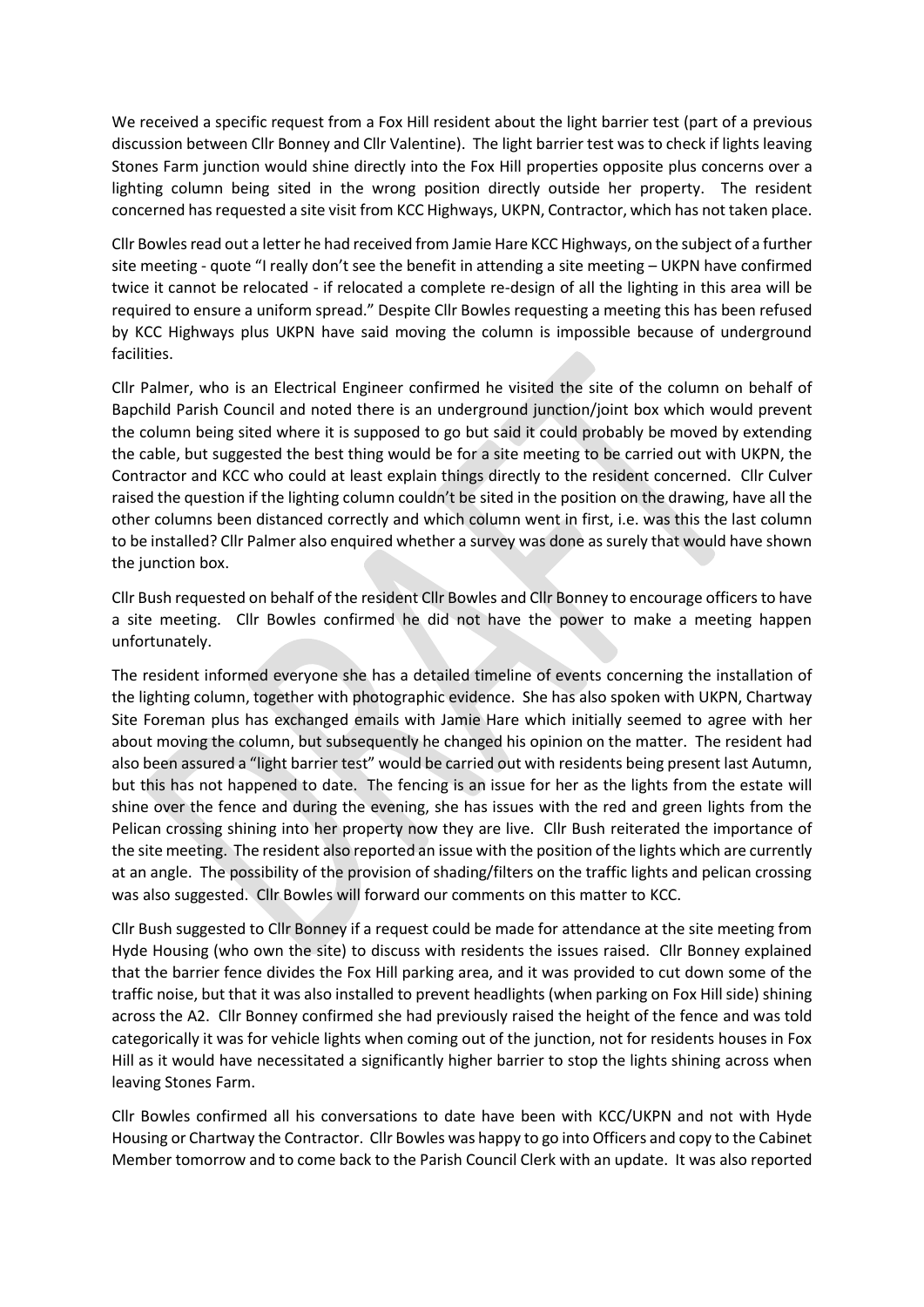the issue with the traffic lights not being co-ordinated with Swanstree Avenue traffic lights. Cllr Bonney confirmed she is happy to attend a site meeting.

It was confirmed the only access road designated for site use is the one which runs from the Fox and Goose back up, but the main entrance is currently being used by construction vehicles and workers from the construction site. A resident also confirmed they opened the main entrance road to take the tarmacadam lorries across the road and that was when the traffic lights were switched on. Cllr Bush confirmed under the Conditions of the Planning Approval this main access road was not to be used until the first house is developed. It was suggested more communication between the developer and residents would be helpful for everyone to understand what is happening. Cllr Bush will send out information he received from Paul Gregory, SBC Planning Officer, the phase 1 plan.

The Parish Council recently received a list to confirm the Chartway Street Naming which has been based on previous names put forward. All members agreed the approved names unanimously with a query over the spelling of "Pippen" which should be "Pippin" – Clerk to report back confirmation of approval, with query over spelling.

**4.2 Amenity areas – update pruning, and new trees planted**. New trees have recently been planted on the amenity areas. A bit of pruning has been undertaken between Doubleday and Morris Court Close. Cllr Culver confirmed when the pruning took place one bed has been taken down to ground level – now it is in a mess, edging stone left in, nettles growing up and will possibly need replanting. The other part along the fence line of the school hasn't been touched. Cllr Culver will take some photographs to be emailed to Graham Tuff with a site report request to ask what the intentions are as this appears to have been left unfinished.

## **5. Highway Matters**

**5.1 KALC SAC** Prior to the meeting, the Clerk had circulated feedback from a recent zoom meeting attended by Cllr Pape and the Clerk. There was a useful presentation about the Local Plan Review included from Jill Peet, SBC Planning Policy Manager and as a follow up, details of her slides will be emailed.

**5.2 Bapchild HIP** – Cllr Trott confirmed further to Bapchild HIP it was agreed that the signage would be put up along the main road. Sarah Ellcock, KCC Highways confirmed this was due to be completed at the end of the month and is awaiting a date for installation as this needs to be completed before the financial year end. This is the signage to keep HGV traffic on the main road rather than using a shortcut via Panteny Lane and School Lane KEEP CLEAR, plus Hempstead Lane/Panteny Lane signs to warn drivers of the staggered junctions. A further update from Sarah earlier today confirmed she has been in discussion with Tonge PC as well and has commissioned traffic surveys which won't happen until after Easter but will confirm or not the speeding issues in the survey. It will be interesting to see the data when it comes back. Traffic data will also give us "Real time" data on the impact of the second phase of Stones Farm, and also the developments with the revision to the local plan, plus the Quinn development therefore a useful document when we comment on those situations.

It was reported as you drive along the A2 from Sittingbourne and pass Lansdowne School there is still a 40mph sign, which did have red tape across it, but it has since been taken off. Cllr Trott confirmed as far as we are aware this will be changed to 30 mph as it was part of the changes implemented with Stones Farm, but it is unclear when this will happen. Cllr Trott suggested we enquire when the 30mph is going to be implemented.

**5.3 Lighting matters** –The Clerk reported the problem with the lighting column issue in Hempstead Lane has been resolved for the time being and the new LED lantern has been installed. Hempstead Lane is now complete and that means we have 19 conversions with one concrete column awaiting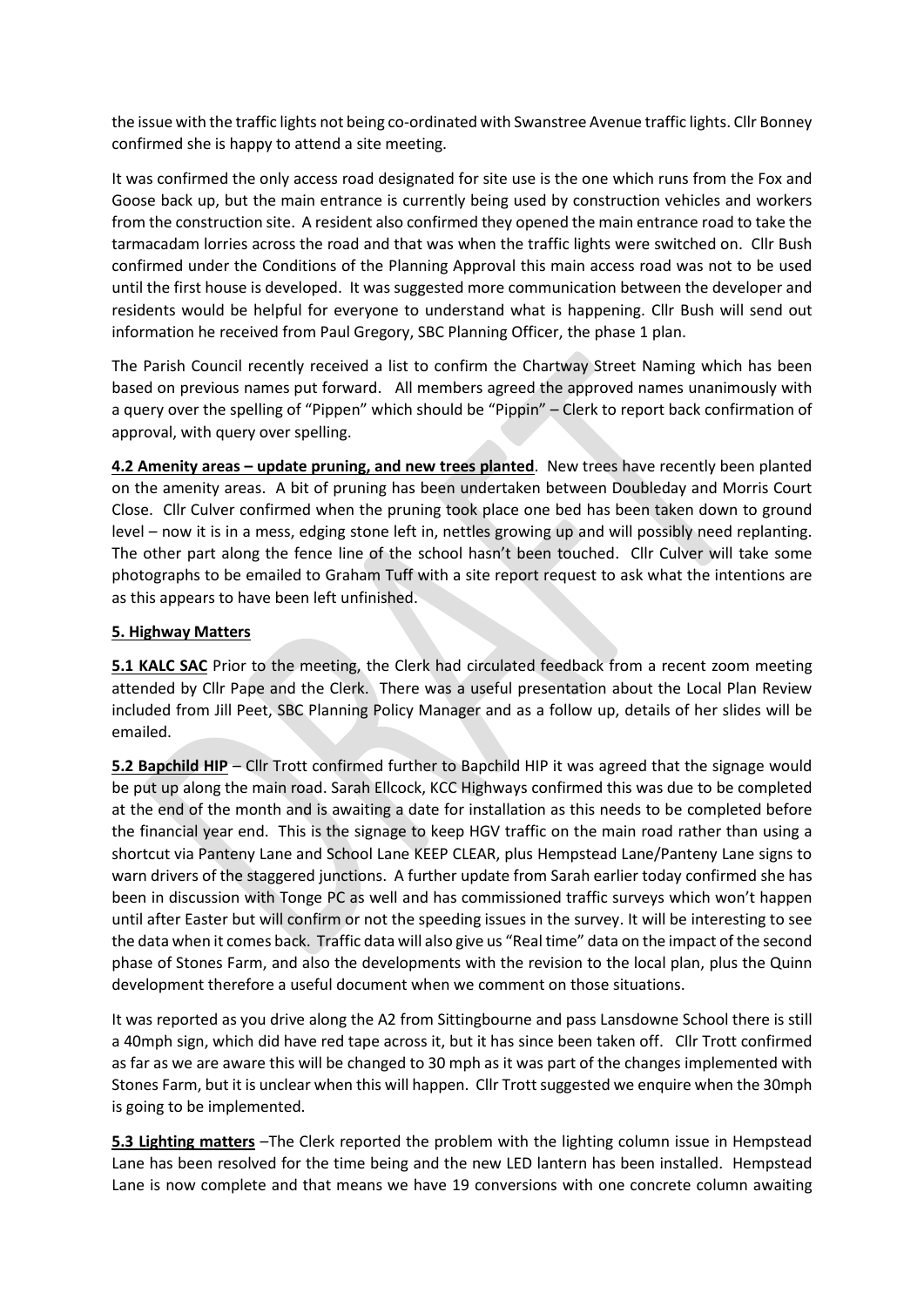installation in School Lane – on the amenity grassed area awaiting a date from Phil Papas KCC. The next column on the list to be replaced is sited at the top end of Wihtred Road - a quotation needs to be requested from Phil Papas, KCC. That leaves a further 8 lantern conversions to complete the project.

**5.4 Flooding reported – bottom of Ashtead Drive update – blocked gullies update** – Cllr Bush reported back from Alex Brauninger KCC Highways that the surveys have been carried out and a report is imminent (end of March/early April). This was in relation to the ongoing flooding issues at the bottom of Ashtead Drive recently being exacerbated by water cascading down from Church Street, Rodmersham. The report should indicate what KCC are proposing to do to catch the water and mitigate the flooding. Cllr Trott confirmed this work is listed on the KCC document Forward Works Programme. Cllr Bush confirmed the gullies were cleaned 10 days ago.

#### **6.0 Planning Matters**

**6.1 Local Plan Section 19 Review response** – our draft response has been prepared and we have concentrated on the aspects specific to Bapchild – currently there are no developments which fall within Bapchild, but we looked at the cumulative effect, particularly traffic with other big developments. Cllr Trott enquired from Cllr Bonney if there is any value in us commenting on more general points within the local plan i.e. infrastructure, healthcare etc. and if they are of value when it is passed on for inspection. Cllr Bonney advised if we support them and agree with them then we should put a marker on them and could comment on them.

**6.2 Highsted Park EIA Scoping Report** – We submitted our comments on 10<sup>th</sup> March 2021. Cllr Bush raised a question about questions which had arisen concerning the EIA Scoping document for Highsted Park, a huge proposal which sits outside of the current local plan and for which we predict a planning application to be deposited within the next couple of months and asked if Cllr Bonney had any guidance. Cllr Bonney explained the Local Plan Process and said it would depend on where we are in the local plan process at the point when it is submitted. This would therefore be judged against the existing Local plan and would fall outside of the emerging Local Plan Section 19 review and any major application would take longer than the usual 12-week period to get through the system.

**6.3 Wyvern Heritage Landscape Character Assessment update** – Cllr Trott confirmed Emma Rouse, Wyvern Heritage is going to do a character assessment detailing the character of the village covering the area up towards Rodmersham Church, the area around Bapchild Church, through to Bapchild Fruit Stall, Tonge stream and down to Tonge Mill, i.e. the natural arc which delineates us from Sittingbourne. Emma is currently doing a desk stop study and will undertake a detailed field study in a couple of weeks. She describes the document we will received as one which will be able to be used to inform neighbourhood planning policies and objectively comment on environmental implications on developments i.e. evidence we can use in the future. We can confirm the Parishes of Tunstall, Bredgar, Rodmersham and Milstead are also committing to this too. We will have an individual report but a link of reports going through describing and presenting the area we live in too – the cost has been reduced by the other Parishes being involved.

**6.4 Fernfield Homes Ltd – 8 houses School Lane site** – There are two updates reported by Cllr Bush. We have reported a number of planning condition issues with this development to SBC Planning Department going back to June 2020. The developer has now issued a Section 73 Notice and is proposing a revised landscaping scheme which is about half the number of shrubs and trees which were in the original plans without saying why.

Cllr Bonney met with the developer last November together with the Planning Officer to enquire what was happening and why the landscaping hadn't been provided and was assured revised plans were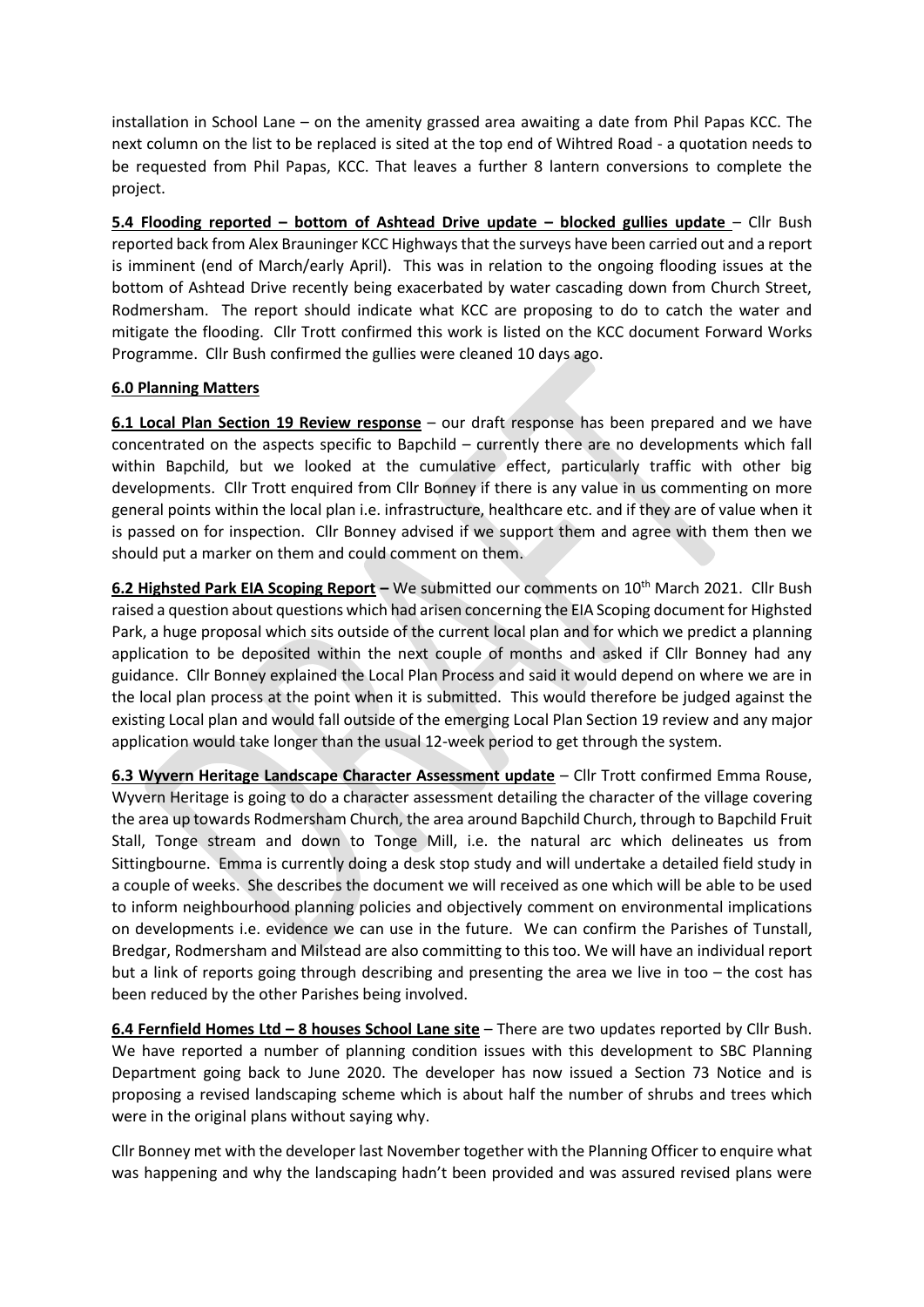imminent. Seven of the properties are now occupied with none of the landscaping being supplied including the 10-metre landscape buffer between the Grade II Listed Morris Court Farmhouse which should have screened off the Farmhouse from the new properties. Also, the developer has sold some of the 10-metre buffer zone area as extra gardens with 3 of the properties.

Cllr Bonney asked Richard Bush and the Clerk to re-submit all the significant emails from when we first reported issues to Andrew Jeffers, copy to James Freeman, SBC Planning Department and there will be a Planning Meeting at SBC after Easter to determine these issues.

Cllr Trott enquired whether there is a mechanism whereby conditions attached to Planning are checked up on, but Cllr Bonney explained, there are too many applications therefore the Planning Department rely on breaches being reported via Enforcement.

# **7. Items raised under AOB at last meeting**

**7.1 Electrical vehicle charging** – Cllr Trott discussed with members there is now a Parish Charger project in discussion where there may be some funding for one or two electric vehicle charging points. We could perhaps consider this for the Village Hall Car Park. We will need to look into this further to find out how the funding is delivered and how the scheme works. A discussion was held around Stones Farm and the number of charging points being provided, but there are fewer points being provided due to the large number of affordable housing properties, but new policies could mean this would be applied to later phasing of Stones Farm.

**7.2 Additional tree planting School Lane** – Cllr Palmer suggested this to compliment the row of trees along the front of School Lane, but if any were planted, they should be smaller flowering varieties – research required into the cost and who would maintain once planted would need to be carried out. Also, when exiting from Ashtead Drive careful thought would need to be given about the site line looking left onto School Lane. We would need to consult the residents because it is directly in front of them, and they currently look out over a field. At the other end of the amenity area – they have put a new tree Silver Birch Tree in. More research and consultation required – Cllr Palmer happy to take this item forward.

**7.3 Defibrillator** – We haven't taken this forward any further, more research required.

**8.0 Resident query re provision of gigabit capable broadband for existing residents (being installed for residents of Stones Farm.** Cllr Bush had received an email from a resident of Canterbury Road who noted the duct or cabling which has been run to provide very high-speed broadband at Stones Farm and wondered whether Canterbury Road and Fox Hill residents could have access to that service too? The Parish Council will take this idea forward with a discussion with Hyde Homes.

## **9.0 Accounts**

Prior to the meeting, the Clerk had emailed out the bank reconciliation reports for February and March (balance to date). These were approved unanimously by all members together with the Clerk Salary due 26<sup>th</sup> March 2021.

|       | Cheques/online   | <b>Details</b>                   | Amount  |
|-------|------------------|----------------------------------|---------|
|       | payments already |                                  |         |
|       | made:            |                                  |         |
| 9.1.1 | 08/03/2021       | SBC Grounds Maintenance Bapchild | 2778.72 |
| 9.1.2 | 15/03/2021       | EDF 1-28 February 2021           | 108.85  |
|       | Cheques/online   |                                  |         |
|       | payments due:    |                                  |         |